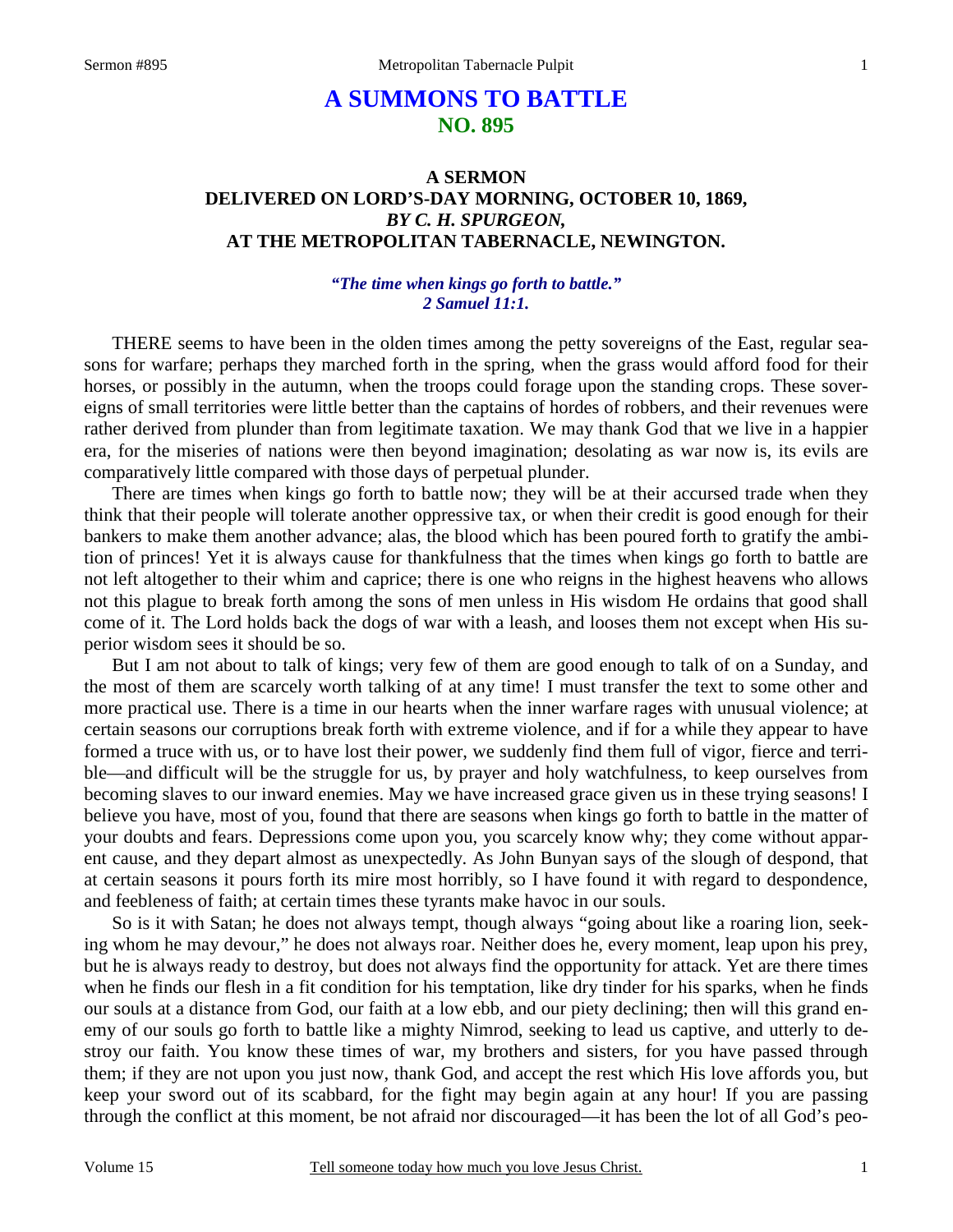ple to fight their way to heaven, and it must be yours, too. Think not that you shall be overcome, but rather cry with the prophet, "Rejoice not against me, O my enemy: when I fall, I shall arise."

 Neither, however, are any of these things the topic upon which I am to speak this morning. I thought of using the text in reference to *Christian activities;* there are times when Christians, all of whom are kings unto God, should go forth to battle in a special and peculiar sense. So we will take the text and accommodate it to that end this morning, and may God send us now a soul-stirring word.

### **I.** THE TIME FOR THE KINGS TO GO FORTH TO BATTLE IS COME.

 The special time for Christian activities is now. In some sense, no, in the *highest* sense, Believers ought to be *always* active. There should never be an idle day, or a wasted hour, or even a barren moment to a servant of God; we are bound as soon as we receive the new birth to let that spiritual life develop itself in zeal for our Lord Jesus Christ who has redeemed us by His blood, and never till we lay aside this body are we to cease from service, or imagine that we have a furlough from the camp of our King! Yet no man can always work with the same intense activity; I do not believe that God intended that any man should do so—rest is a necessity of feebleness. Look at nature; how active it is in the spring! How the buds leap into verdure! Observe how active all things are in summer! But nature begins to relax somewhat of its vigor as autumn bronzes the leaves of the forest, and in winter vegetation sleeps, and the sap, instead of circulating rapidly through the tree, retires into the center and slumbers for a while; yet who shall say that the months of winter are wasted? No, because during the winter months the vegetable world is gathering needed strength for another spring, and summer, and autumn. And so it is with Christians at times; they have their winters, when the sap is driven to the center, when the spiritual life exercises itself rather about its own self than about anything outward; a time when the man's care is rather about whether he himself is saved, whether his own spirit is in a flourishing state, than about the souls of others. Well, if the God of nature has so decreed it, so it must be, and as with individuals, so with churches. I do not believe that any church can always maintain the very highest pitch of earnestness so that every sermon shall run through the congregation like fire along the prairie. I cannot believe that any company of persons could bear the full force of a revival year after year, for surely the body would slow down, however willing the spirit might be. And so there will be alternating seasons, and every experienced and observing Christian must have noticed these times of rest, as it were, to the church intermingled with her times when the singing of birds has come, and the fig tree puts forth her green figs.

 I believe that just now we have come to a season suitable for special effort. Every Christian should go forth to battle when there is best hope of success; we should select wisely, as the kings did, the most suitable seasons for warfare, and first, this is a suitable season because the people *can be gathered for religious exercises.* All through the summer months, bright for the world, it is usually dark for the church. In the country towns the multitude engaged in agricultural occupations cannot be expected to come out to weeknight services; prayer meetings, Bible classes, and the like, generally slow down while the long days demand longer labor. I do not say it is right that these meetings should slow down so much as they do, but the fact remains that during the summer season there generally is a slowing down of religious interest in the villages and towns. And even among ourselves it is to some extent the same. During the long days, the man who has to earn his bread with the sweat of his brow must work, and it is only when the evenings begin to draw in, and the winter months come that the happier seasons in the church arrive, and the winter becomes our summer, as the summer had been our winter! Right on from this period of the year the church should shake herself and say, "Now our harvest time comes! Now is the period for kings to go forth to battle; God has given us the opportunity now, and we must avail ourselves of it, lest before another harvest time is past, and another spiritual summer time is ended many may be where they can never be saved."

 It must be a good time for holy activity just now, dear friends, because in addition to the possibilities of the seasons, it is certain that there is a willingness to hear the gospel. This house, as often as we enter it, gives us decided proof that the old gospel of Jesus Christ has not lost its power. I have heard, and I have read, and I also have believed the criticism, that the preacher who occupies this pulpit wields but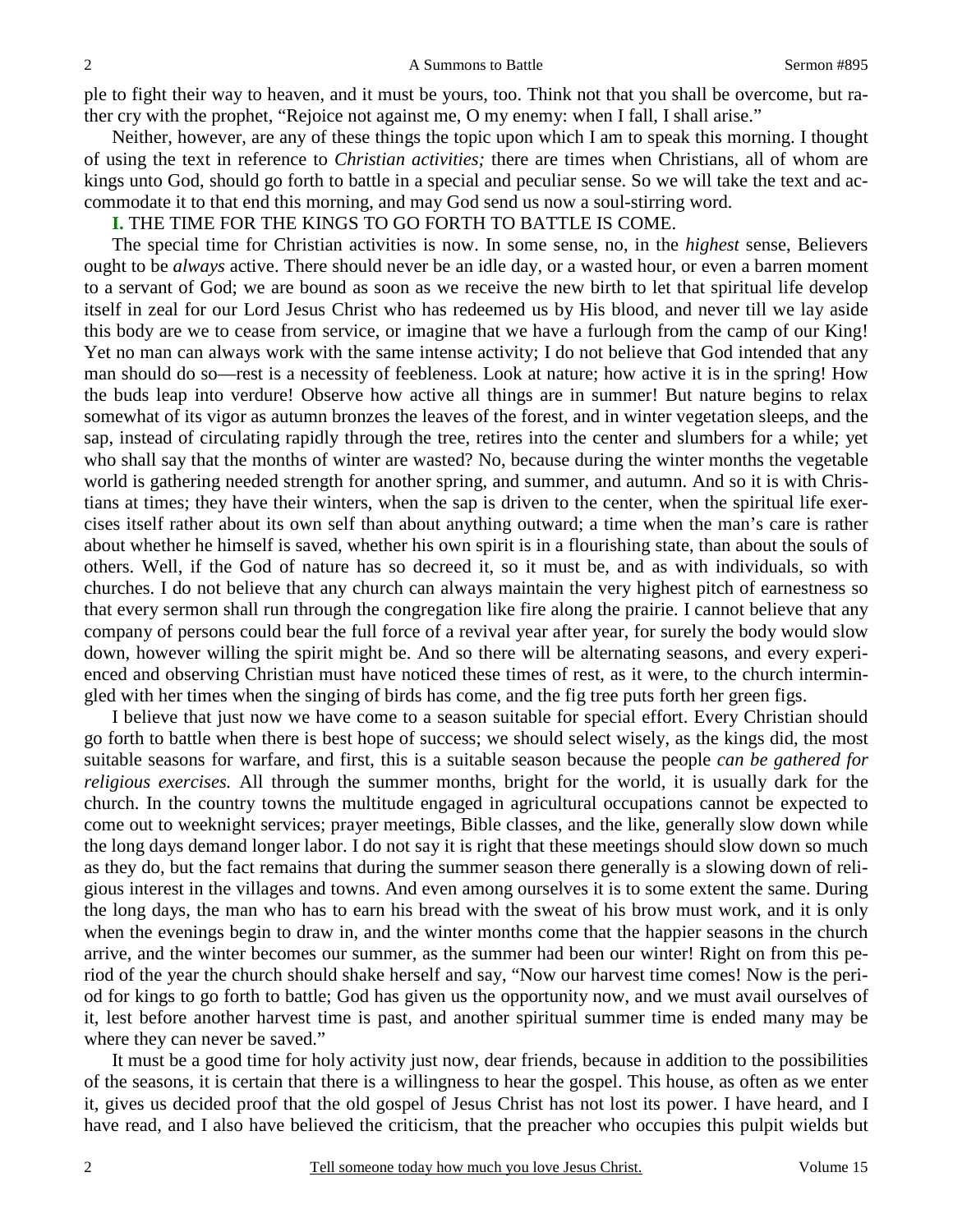### Sermon #895 A Summons to Battle

slender eloquence, and possesses few of the graces of oratory; the power which holds these vast crowds together, year after year, is the same power that held them years ago—the simple gospel plainly spoken from an earnest heart. The people are not tired of the gospel! The people of London are not sick of the old preaching of the cross! If your ministers would lay aside their oratory—a plague upon it all—and if they would come back to speak in simple terms of the Christ who died, and tell men plainly the way of Salvation, there is no reason why other houses should not be filled as well as this—for there is a hunger for the bread of life, and if men could but hear the simple earnest gospel, they would press to the place to receive it! When once there is a willingness to hear, and we have the mark and sign of it here today, should not every Christian say within himself, "If men are willing to hear it, they shall not miss it because I am unwilling to tell it; if they are ready to receive, I will be ready to dispense; I will not cease to testify of the way of salvation to those who are anxious to listen to it"? I beseech you, therefore, because evidently there is a readiness in the fish to be taken in the net, to not be slack to cast the net day and night!

 Moreover, the time for kings to go forth to battle will always be *when the king's troops are fit for battle.* I mean, the time for spiritual work is when the worker is especially fit for it. When is that? Should it not be when he has been fed with spiritual meat? Should it not be when, through that spiritual meat, his faith has grown, and his love has increased? If any Christian finds himself in a holy and a happy condition; if he sits under a ministry that is edifying to his own soul, should not that be above all others a time when he should say, "To what purpose is this strength? For what reason has God given me this spiritual meat to sustain my strength? For what, indeed; ought I to keep it for myself, to lay it by, or to spend it on my pride? No, it cannot be so! It must be given me that I may lay it out in my Master's use, and for the salvation of perishing men." Brothers and sisters, is it not so this day with many of you? Have you not heard the gospel with pleasure? Have you not rejoiced in your assured interest in the gospel? Are you not at this present moment in the enjoyment of holy confidence? Is not your heart glad within you at the very sound of Jesus' name? Oh, now, if never before, surely now you should take your place in the ranks of the Lord of Hosts, and go forth to the fight! They were apt, of old, to excuse from the fight the young, the sick, the faint, and worn—but they would not excuse the valiant men, and such as were strong in Israel. Neither can I excuse my brothers and sisters to whom God has been especially gracious, but rather would I sound the trumpet in Zion, and say, "It is to you, to you that the summons has come! Awake! Arise! Put on your strength and go forth like kings to the battle."

 Another season of special work should be when *discerning Christians feel the motions of the Spirit of God calling them to unusual service.* "When you hear the sound of a going in the tops of the mulberry trees, then you shall bestir yourself," said God to David. And then David *did* bestir himself, and the Philistines were struck down! Do you not, some of you, hear the sound of the going in the tops of the mulberry trees? I think I have heard it; there have come to my soul, lately, whispers in the midst of pain and weariness which seemed to say, "Awake! O man of God, bestir yourself! Your fellow men are perishing! The land is covered with thick darkness! Awake! Reveal the light of God that is given you; cease not to shine and burn according as the fire within your heart dictates to you!" Have no such angel whispers come to you? I shall hail it as a sacred omen, if Sunday school teachers here have been disturbed with thoughts about those who are in their classes still unconverted; if young men here have felt impulses within their spirits to break loose from worldly ties, and dedicate themselves to the Master's honor. I shall count it to be one of the auspices of the coming victory if there are among us matrons or maidens, fathers, or youths of younger years who shall have felt in their spirits a divine throb of pity for the dying multitude, and an earnest compassion for the thousands who are going down into the pit of hell. Surely there are some of us here who can bear witness, and say, "Our state of heart has been to us a premonition that it is time for kings to go forth to battle." The time to favor Zion; the set time has come! Let her awake and arise, for God will go before her, and give her the victory!

 One other mark of the time for kings to go forth to battle is surely *when the Lord Himself works.* We are workers together with God; when we lift our hand to strike sin in His name, the omnipotent arm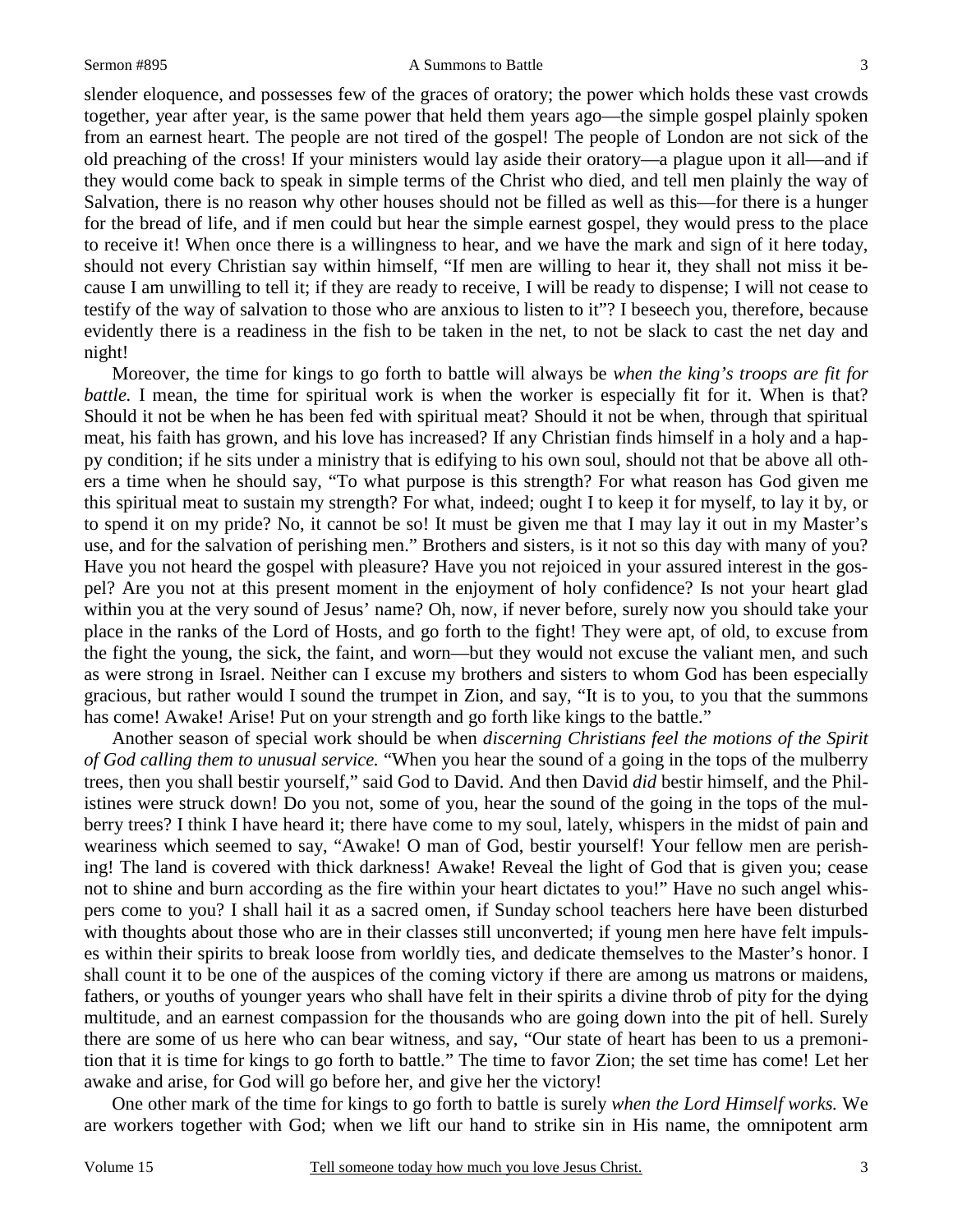strikes too; if we require anything to guide us as to periods of special labor, surely it should be when the Spirit of God puts forth special force! Now there are in this house, at this very moment, hearts in which the Spirit of God has been working lately; we are not left without conversions; we have not as many as I desire, but we have some. There are those convicted of sin among us seeking rest and finding none; there are others who have but lately come to the foot of our dear Lord's cross, and looked up and viewed the flowing of His precious blood, and have rested their hearts' salvation alone in Him. God is working—shall we not work? The presence of good men with us is encouraging, but oh, the presence of the GOD of good men should much more stimulate us! Mohammed, in one of his first famous battles, stimulated his soldiers to the fight by declaring that he could hear the neighing of the horses of the angels as they rode to the conflict to win the victory for the faithful. We speak not so, but surely the horses of fire, and the chariots of fire, are round about the faithful servant of God, and faith's discerning eyes can see the God of providence moving heaven and earth to help His church, if His church will but arise from the dust, and put on her beautiful garments and resolves to conquer in her Master's name! I speak it, and I believe I speak no other than the truth; a joyful and yet solemn truth—the time for kings to go forth to battle is come! I am sure that the time for this church, in particular, has come, for of this I can judge with certainty—the time for effort and success has fully arrived. And as for the church universal, surely there is no better period for her to set herself to seek a revival than just now, when there is a lull in political excitement; when one great step in progress has been taken, has been so well taken that all uproar concerning it has ceased, and the world waits longingly for better days to come. Now is the time, surely, for every saint of God to get to the top of his Carmel, and like Elijah, with his head between his knees, to cry mightily, and look towards the sea until he shall see the cloud, though it is but as a man's hand, expecting that in answer to mighty prayer the clouds shall yet pour forth their water, and the Earth shall be deluged with a shower of divine grace!

**II.** Since the time for battle is come, the second point shall be, IT BEHOOVES EVERY SOLDIER NOW TO GO TO THE WARS. Every professed Christian, every believer, every saved sinner, I say, it behooves *all* to fight the Lord's battles, and I press the point with such considerations as these.

*All Believers belong to Christ—*you are His goods and chattel; you are His bond servants; you bear in your bodies His brand, the marks of the Lord Christ, for, "you are not your own, you are bought with a price." Now, no believer here will deny that. You sang just now—

### *"For I am His, and He is mine."*

And it is your highest glory that that is the truth! Now, beloved, by this fact that you belong to Christ, I charge you do not delay! You have but one talent, you reply—but you belong to Christ whether you have one talent or ten! You are very busy in the world, you say, but you belong to Christ, and I beseech you lend not yourselves to a wicked world! You tell me that you have not the moral courage to perform Christian service—but you belong to Christ, and anything that prevents your serving Him will become a sin, and therefore you must strive against it till in some form or other you have rendered help in the great crusade now that the Lord's anointed go forth to battle!

 You all belong to Christ. More than that, I will add, *all of you believers love Christ.* Your belonging to Him has worked in you a true affection for Him; shall I put the question to you, that you may have the pleasure of answering it to your own hearts? "Simon, son of Jonas, do you love Me?" You are a believer in Jesus, and you profess to be saved by Him—do you love Him? Oh, were this the time, surely you would rise in one glorious company, you faithful ones, and say, "Love Him? Yes indeed; He knows our hearts; He knows all things, and He knows we love Him." Prove your love then! He gives you a fair field for it; you cannot better prove your love to your King than by fighting your King's battles, and spreading abroad the savor of His name. Moreover, *God has appointed each one of you to a service.*  You are not all set to preach, nor all to any one form of labor; the hand is not set to do the duty of the foot, nor the foot to accomplish the service of the eye, yet the foot is as necessary as the eye, and the eye as the hand. Now, what is *your* service? Rest assured nobody can do it but you! It will therefore be left undone if you do not attend to it. As in a body, if any one member ceases its functions, the body be-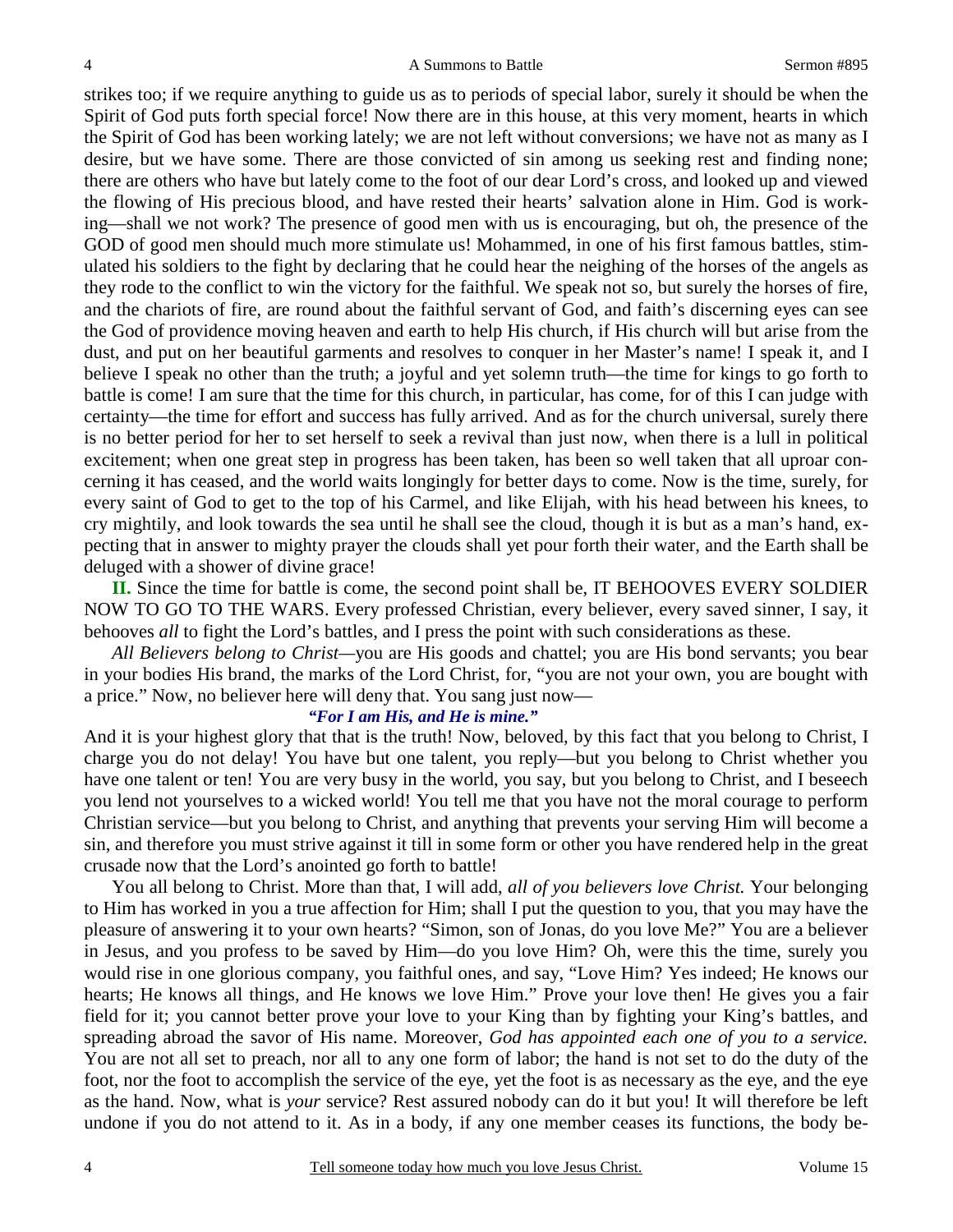#### Sermon #895 A Summons to Battle

comes imperfect, and the whole of it suffers; so if any one child of God in this church shall cease from the particular duty allotted to him or her, no one else can do it, and the church must suffer damage. It is not for me to point out in every case what your niche may be, but the God who made you what you are, appointed at the same time for you your place, and your service, which I repeat, none can occupy or discharge but yourself! Arise then, my brother, my sister, whoever you may be, and ask yourself, "What is there for me to do?" and ask of your Master, "Lord, what would You have me do?"

 Moreover, let me remind you that *there is strength promised for each of you.* "As your days, so shall your strength be." You must not excuse yourself from the battle because you are weak, for the Lord strengthens the feeble. "Even the youths shall faint and be weary, and the young men shall utterly fall: but they who wait upon the Lord shall renew their strength." It is not in the strength *you* have that you can serve Him, but in the strength which He will give you as you need it!

 Here, take the bread, and take the fish, and feed the thousands! Say not, "It is not enough"; He shall multiply both the bread and the fish in the breaking, and the consuming, and there shall be enough and some to spare! Hear then, you who profess to be in Christ, you who love Him—you all have a work to do, and to each, God will give the needed grace. Therefore I charge you by your love to your King, by your allegiance to your Lord, every one of you shake yourself from the dust of idleness and resolve to go forth, "to the help of the Lord, to the help of the Lord against the mighty."

 Shall I say, brothers and sisters, that there is work for all of us to do which lies very close to hand? The preacher will never be without his! God will take care to furnish all His servants with sufficient work. You teachers in the Sunday school, hold to your calling, it is a noble one; you are greatly honored in being permitted to take so distinguished a post of service as that of training young children for Christ. If you can do neither of these, and cannot speak for Christ at all, if you meet with any book, or tract, or sermon that has been useful to your own soul—scatter it! I remember to have read in Cotton Mather's book upon plans of usefulness, that he remarks that sometimes at the expense of a shilling, under God's blessing, a soul has been converted. Such books as Alleyne's *Alarm,* Baxter's *Call to the Unconverted,* and Doddridge's *Rise and Progress,* have worked wonders in years gone by; and at this hour you may have, for a penny or less, truths of God so set forth as to ensure the reader's attention. Mr. Cecil says he had to be very grateful to God for his mother, not so much because she pressed him to read good books, as that she took care to put good books where he was likely to take them up! O you who love Jesus, attend to this! Place the truth of God in the way of him who knows it not; lose no opportunity of so doing. Talk for Christ personally, if you can, to individuals. Your Master sitting at the well talking to the Samaritan woman was doing no small service to the truth of God; He preached to all Samaria through that woman! So may you preach to half a town through one individual! O that not one of us here may be idle! If you cannot do anything else, you can *pray,* and what strength the church of God gets from its praying men and women! Many bedridden saints are all the nearer to heaven in their weakness, and by their supplications they act like conductors to the skies, bringing down the divine lightning from God that shall split the hearts of the ungodly! Oh, if you cannot do anything else, help us by your intercessions! I hope that there are no idlers in this church, but if there are, I charge them to cease from sloth! Better for you to occupy the meanest place of service than to be an idle Christian! I walked, a few days ago, by rows of houses all empty and shut up, and I could not help thinking if the landlords would charge the smallest rent, and put in the very poorest tenants, it would be better than to let them stand empty, for the boys had made all the windows targets for their skill in stone throwing; the thieves had taken care to remove every piece of lead and movable metal they could get at, and most of the lower rooms had evidently been playrooms for children, and dogs, and the unsightly place was giving the neighborhood a bad name from which it was not likely to soon recover. Better to have had the worst of tenants than to leave the houses to become ruins.

 Some Christians had better take to the meanest occupation than let their souls stand in such a disreputable state as they do, like empty, unoccupied, useless, decaying, dilapidated houses. You cannot be idle without being as much a sufferer yourself as any man besides; even the sick, the sorrowing, the

5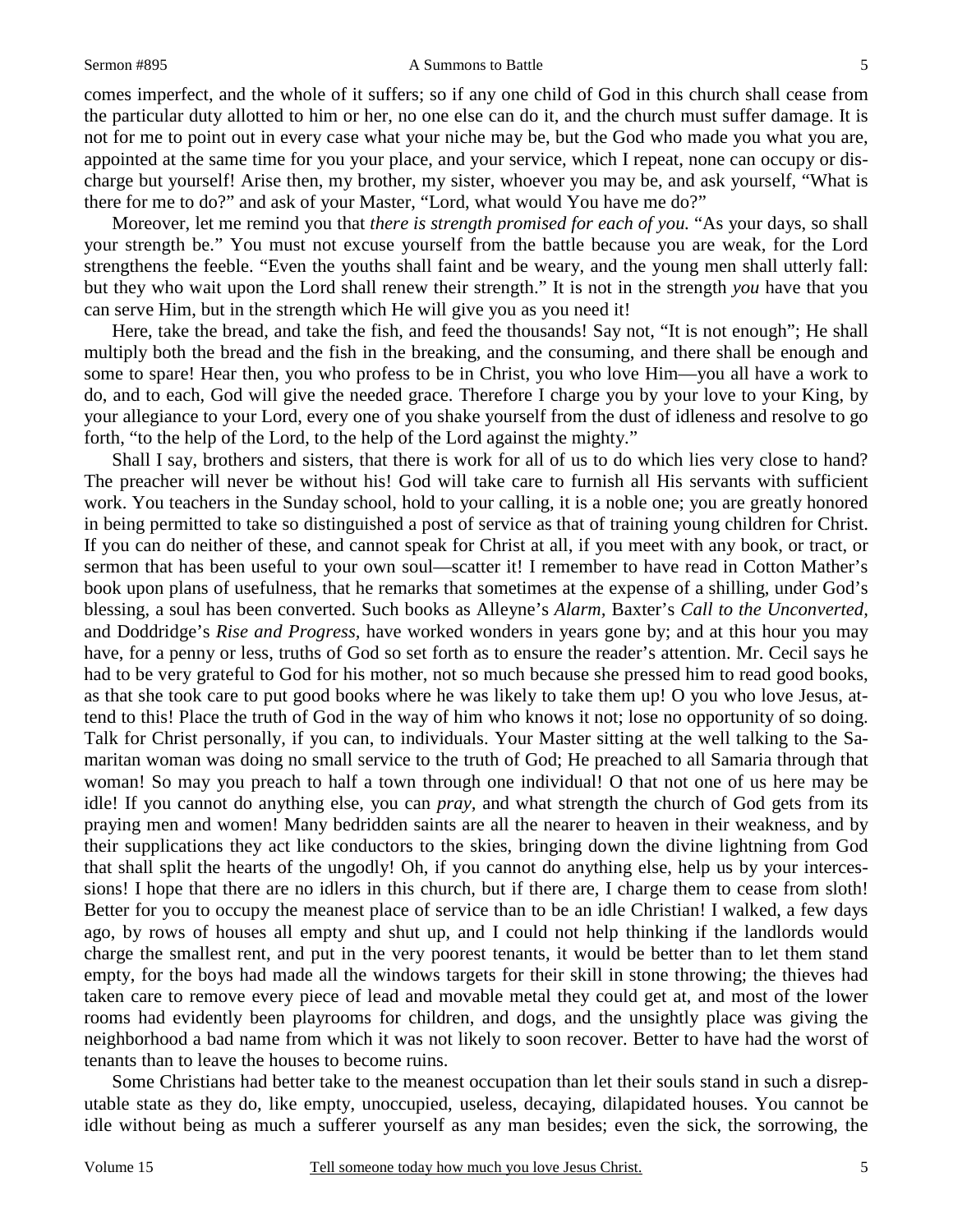mournful, the sad, I would gladly summon to the battle! If they do not achieve much for the cause, it will help them. One of the readiest ways to arise from the depths of agony is activity; let a woman who has lost a beloved husband say, "I will from now on do nothing but mourn for my departed husband" let her seclude herself from society, and stand apart from all activities of life, and her grief will eat as does a canker, and her life will be bitter to her. But let her see to her household; let her come forth and attend to the necessary business of life, and her heart will receive comfort. I recollect the story of a mother who when her little boy was playing in the room, was shedding many bitter tears for her widowhood. Her little boy, who seemed to know right well the source of the mother's grief, came up to her and putting his arms around her neck said, "You have got *me*, mother," and you cannot tell how it comforted her heart as she thought, "Yes, and I have a solemn charge in you to train you up to know your father's God, and to follow to the heaven where you father is at rest." The necessary care which she rendered to her little son helped to wipe away the tears which otherwise might long have worn a furrow down her cheeks. There is nothing healthier for the sick; there is nothing more encouraging for the desponding; there is nothing more strengthening for the weak; there is nothing more soul-enriching for the poor in spirit than for every Christian among us to gird himself to do something for his Lord and Master! Oh, you do not *know* what you can do! There are immortal and immeasurable capacities within you! If you will but try, God will help you! If you use your little ability, you shall have more! The one talent shall become two; the two four, and the four shall multiply. "To him who has shall be given, and he shall have abundance." I charge you, therefore, my beloved brothers and sisters, let not a single one of you stay back at this time when every king should go forth to the battle!

**III.** Beloved brothers and sisters in the holy war, THERE ARE GREAT MOTIVES TO EXCITE US TO FIGHT EARNESTLY FOR CHRIST.

 The motives gather round five points. The first is *our King.* Who would not fight for such a King, Immanuel, God with us? By the wounds and by the crown of thorns, by the bleeding heart, by the incessant intercession on His glory-throne, let us lift up our hands now, and declare that we will not cease to fight for Him! As of old, when sometimes a king asked a pledge of fealty from his assembled knights, they drew their swords, and waved them in the air, and took a solemn oath to defend his throne—so now, today, let each believer say within his soul, "I *must*, I *will* contend for such a King as Christ my Lord."

 Remember next *the banner* under which we fight—the banner of the truth of God, of the atoning blood! Let me remind you, brothers and sisters, how your fathers held that banner firmly, though they stained it with their gore. Remember how many have borne it amidst the smoke of their burning at the stakes of Smithfield! Through a long line of bold forefathers, the banner of the truth of God has been handed down to you; from the Anabaptists, and the Covenanters, and the Puritans, and men of whom the world was not worthy, its folds have passed down to your protecting care! Oh, by the fact that it shall wave one day over all the defeated hosts of hell; that Christ shall plant it on the battlements of the archenemy's proudest castles, rally now for God, and for the right, and for the truth, for the doctrines of His word, for the imperishable gospel that abides forever and ever! Who will be a coward now, and shrink back from this conflict?

 Remember, next, another word—the *captives* whom it is your hope, by the Holy Spirit's power, to redeem from the slavery of sin. How our soldiers of the Indian mutiny advanced like lions against the mutineers when they remembered Cawnpore, and all the cruelties to which their brothers and sisters had been exposed! How unweariedly they marched, how sternly they fought when they were within sight of the foe! After this sort should we fight with those who have enslaved and injured our brothers and sisters; remember, there are tens of thousands of souls who are captives to death and hell—some of them blasphemers, many of them drunks, some plunged in the direst vice, others of them in the blackest despair, and it is only through your efforts, blessed of the Holy Spirit, that they are to be set free! I charge you, therefore, earnestly contend for their liberties! When David and his men came to Ziklag, and found that their wives and children had been carried away captive, how rapidly did they pursue the foe, and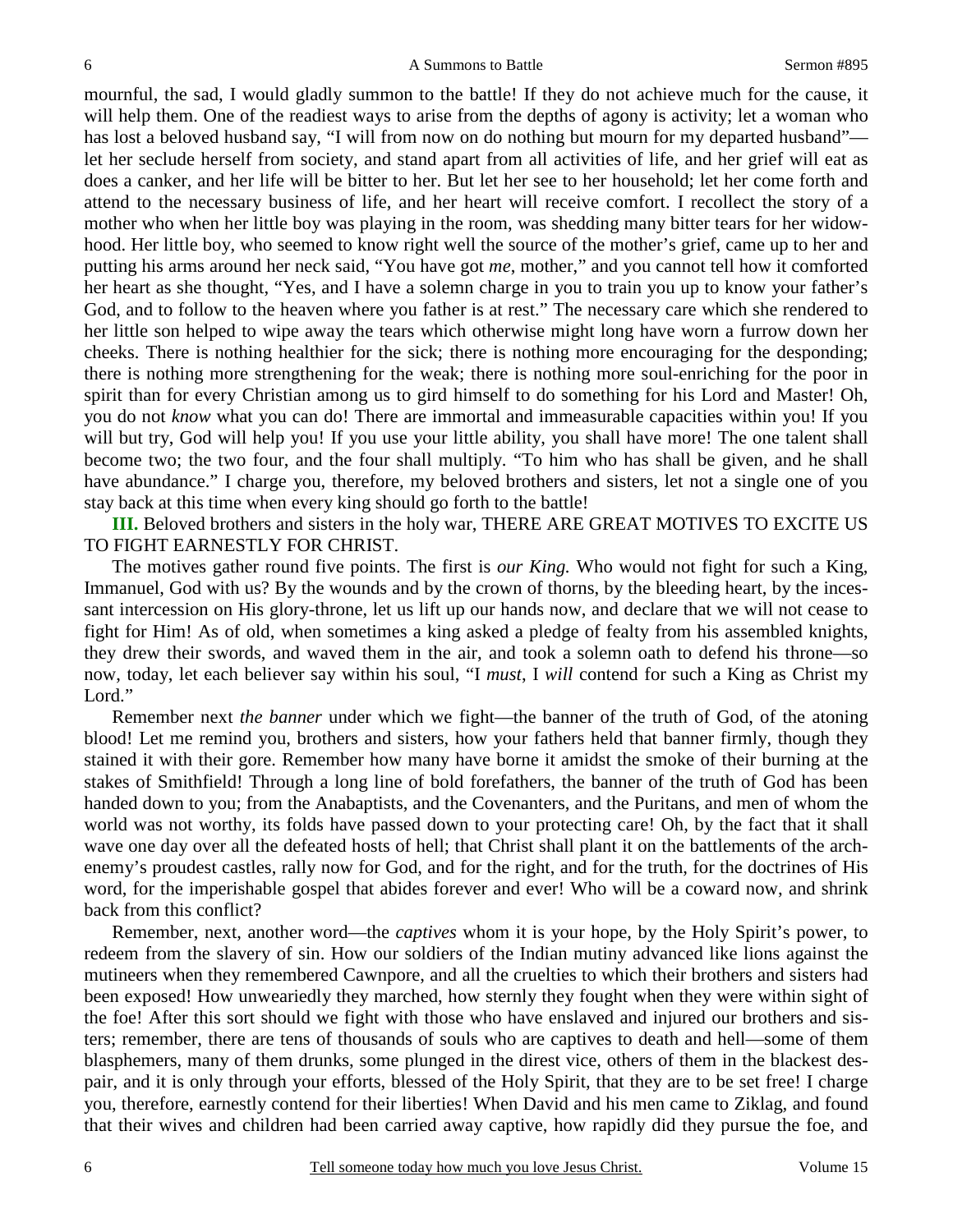#### Sermon #895 A Summons to Battle

how courageously did they fly upon the spoilers to ransom their wives and children from captivity! Your children may still be in captivity to Satan; your husband still a prisoner, your wife not yet emancipated; your brother, or neighbor, or sister still in "the gall of bitterness, and the bond of iniquity." Soldiers of the cross, as you love liberty, and as you love your kinsfolk, and your fellow countrymen, I charge you—come to the battle that these may be set free by the Holy Spirit's power!

 Remember, again, and this word ought to stimulate us to fight well, *the enemy,* the black and cruel enemy! We contend not against flesh and blood, but against spiritual wickedness; our warfare is not with men, but with evil in every shape and form; our warfare is with the serpent who blighted Eden, and who destroyed our race! O God, if anything could make us fight, it would be enmity to the old dragon who has been the murderer of our race! Yet one more encouragement, and that is *our reward.* "They who turn many to righteousness shall shine as the stars forever and ever." If by your prayers and tears, through God's Holy Spirit, any should be saved, you shall have joy on earth akin to angels' joy, and in Heaven unfurling honors shall be bestowed upon you by the Master Himself, when He shall say, "Well done, good and faithful servant." I will put these five things then, together. By the King who leads you; by the banner that waves above you; by your captive brothers and sisters who wait to be delivered; by the horrible enemy against whom we may well take revenge, and by the glorious reward, let every soldier gird his sword upon his thigh in this, the time when kings go forth to battle!

**IV.** THE HIGHEST ENCOURAGEMENTS READILY PRESENT THEMSELVES TO PER-SUADE YOU TO JOIN THE WARRING ARMIES. I shall mention these encouragements.

 It is quite certain that *God has an elect people* still upon the earth—then don't you see that it is hopeful work to find out these elect ones by the preaching of the word of God? "I have much people in this city" must have been a great encouragement to the apostle when he went there. God has much people in London, and I am persuaded He has many people in this congregation that gathers here; and as the farmer is encouraged to sow his seed in good soil, from which he may reasonably expect a large harvest, so ought you to be encouraged to work for Jesus Christ just now.

 Remember also, that *God has never failed a true worker yet.* Many have been discouraged, but God has in the long run, if they have been true to Him, given them their reward. Oh, it cannot be that we shall be disappointed! It is not written, "Paul plants, Apollos waters, and God gives *no* increase." No—"Paul plants, Apollos waters, and God *gives* the increase." God is not tied to give success, and as a sovereign He may do as He wills, but the whole record through, the faithful have not been left of God!

Remember too, that *if you did not see any souls converted, yet God would be glorified by your exaltation of Christ,* and your talking of Christ, and by your earnest prayers and tears for the good of others. You are unto God a sweet savor of Christ, as well in them who perish, as in them who are saved. You will have done your duty, and in so doing will be accepted of the Most High. To the battle, then, my beloved! To the battle, for you cannot fail! Remember *the promises,* let them come up before your mind; believe them, and go in the strength of them. "In due season you shall reap if you faint not." "God is not unrighteous to forget your work of faith, and labor of love." "As the rain comes down, and the snow from heaven, and returns not there, but waters the earth, and makes it bring forth and bud, that it may give seed to the sower, and bread to the eater: so shall My word be that goes forth out of My mouth: it shall not return unto Me void; it shall prosper in the thing whereto I sent it." "Cast your bread upon the waters, for you shall find it after many days." "In the morning sow your seed, and in the evening withhold not your hand: for you know not whether shall prosper, either this or that." O do you not desire to be the spiritual parent of a new-born soul? Would you not rejoice to pluck some brand from the burning, to rescue some sinking sinner from a seething hell? Then I beseech you, in prayerful anxiety, with much dependence upon God, use the means; and those means are simply these—the telling abroad of the gospel, and the persuading of men to lay hold on eternal life—which eternal life lies in believing in Jesus Christ whom God has sent!